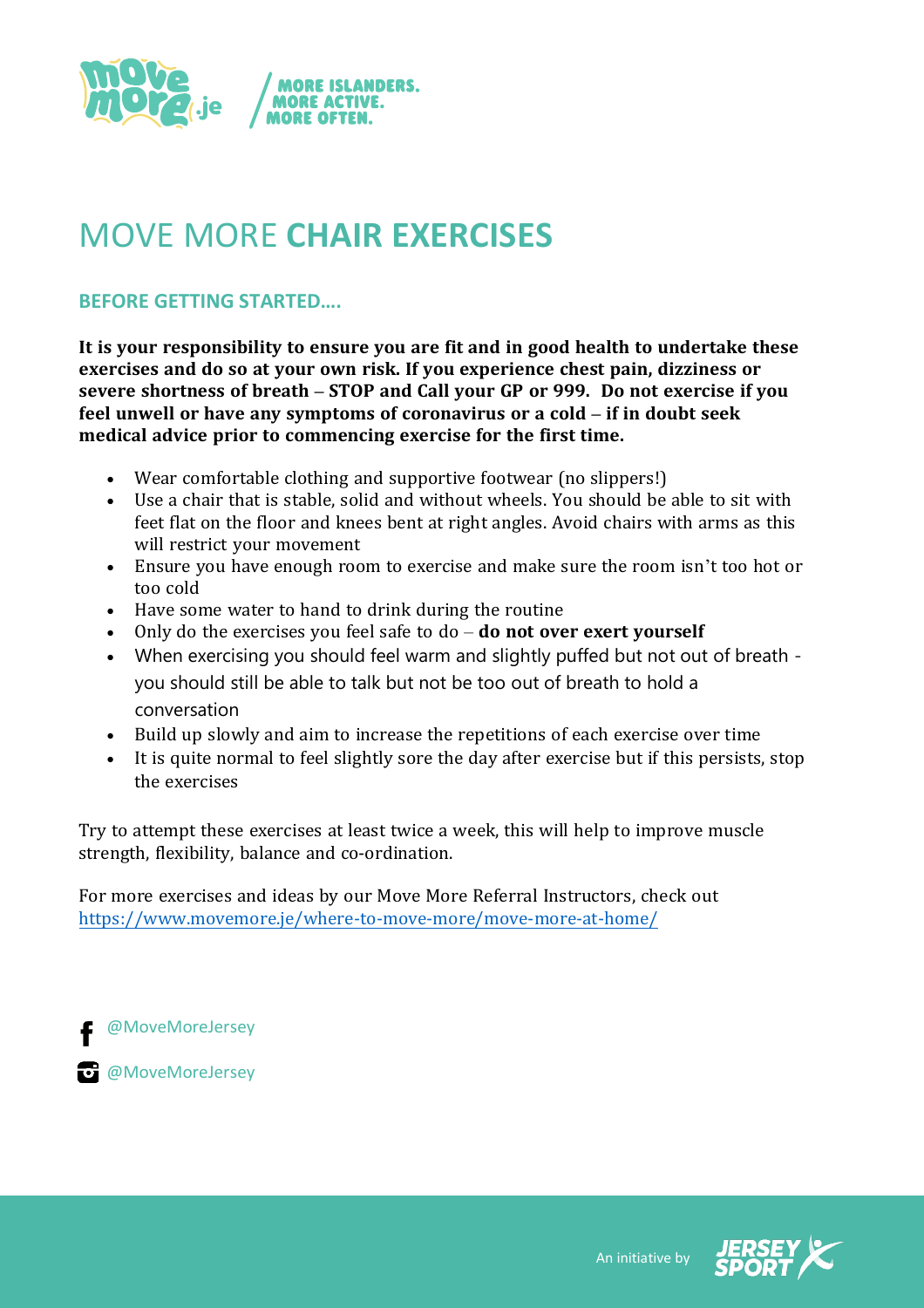

## **CHEST STRETCH**





### **MARCHING – STRENGTH EXERCISE**

## **This exercise will help your posture**

1. Sit upright, nice and tall away from the back of the chair. Roll your shoulder blades back and down. Extend arms out to the side.

2. Gently open up your chest by pushing it your chest forwards and your arms up until you feel a stretch across your chest.

3. Hold for five to 10 seconds.

4. Repeat five times.





# **Let's get your hips and legs moving to improve flexibility and strength.**

- 1. Sit upright, nice and tall away from the back of the chair. Hold on to the sides of the chair or gently rest your hands on the top of your legs.
- 2. Lift your left leg, with your knee bent, as far as is comfortable. Hold for a count of  $5 - 10$  then place your foot down with control. (Don't slam your foot down – control the movement!) Repeat with the opposite leg.
- 3. Do five lifts with each leg.

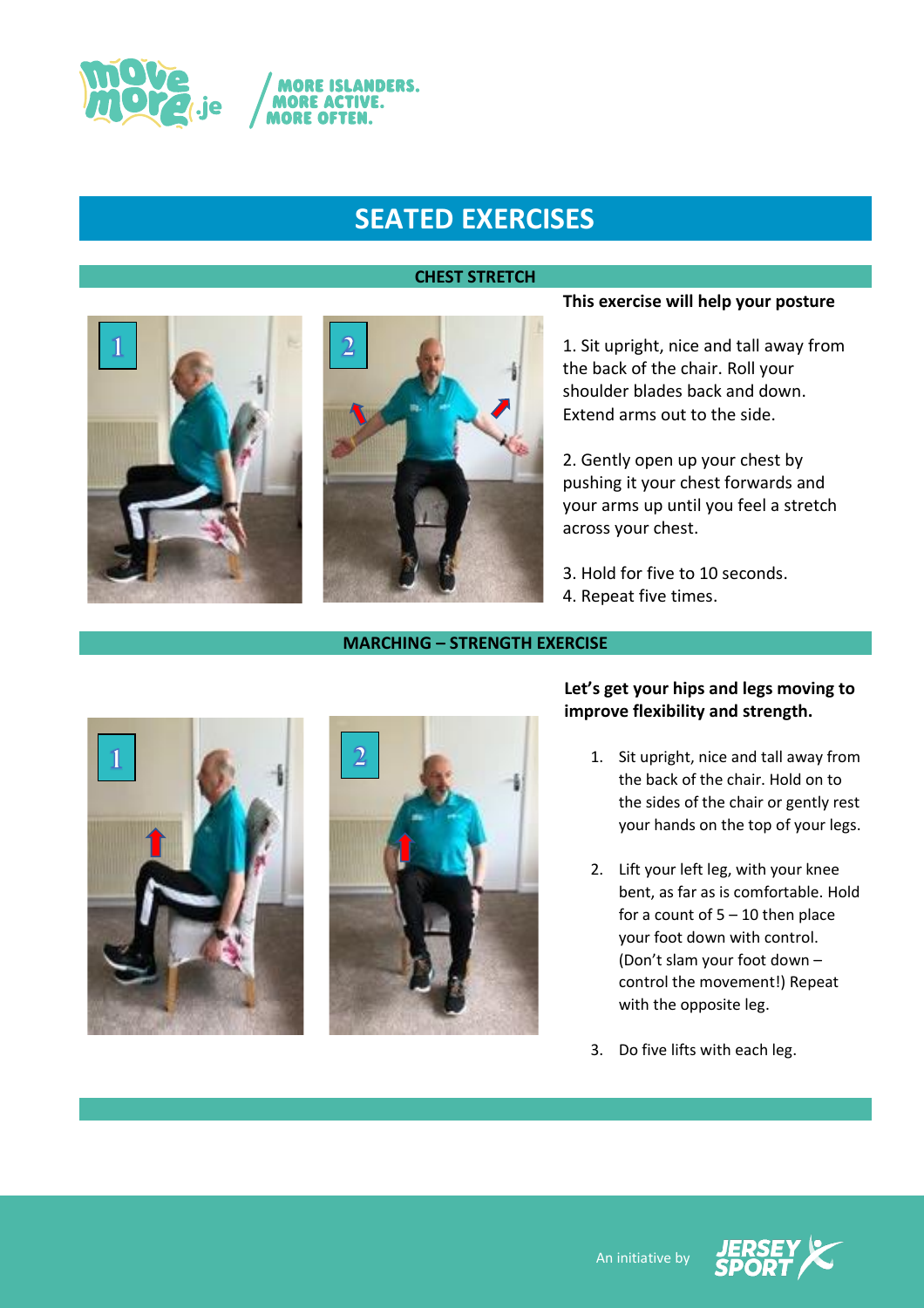

**ANDERS.** 

## **MARCHING – RAISING YOUR HEART RATE**





# **Let's get your heart rate raised!**

- 1. Sit upright, nice and tall away from the back of the chair. Hold on to the sides of the chair or gently rest your hands on the top of your legs.
- 2. Now we are going to march! Lift your left leg, with your knee bent, as far as is comfortable then place your foot down with control. (Don't slam your foot down – control the movement!) Repeat with the opposite leg.
- 3. See if you can march for 30 secs 1 min. This is a great exercise to do during the TV advert breaks!





**ANKLE MOBILITY**



# **This exercise is great for ankle flexibility and reducing you risk of a blood clot.**

- 1. Sit upright, nice and tall away from the back of the chair. Hold on to the sides of the chair or gently rest your hands on the top of your legs.
- 2. Lift up your left leg so it is straight and raised in front of you, point your toes away from you.
- 3. Pull your toes back towards you.
- 4. Repeat points 2 & 3 with your right leg. Try two sets of five stretches with each foot.

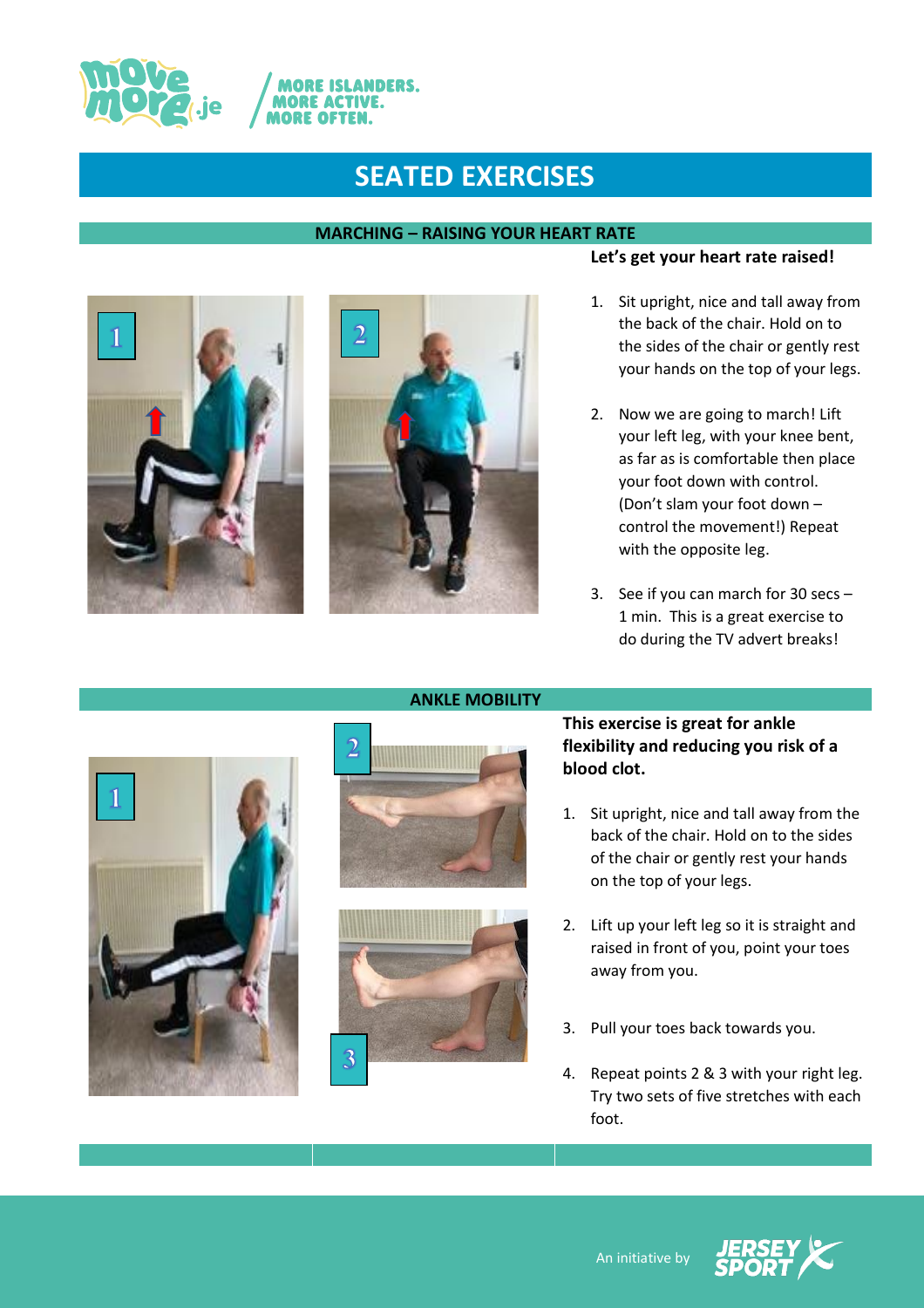

**ANDERS.** 

IORE IS **MORE ACTIVE. MORE OFT** 

## **UPPER BODY MOBILITY**





# **This exercise is great to help with the flexibility of your upper back.**

- 1. Sit upright, nice and tall away from the back of the chair with your feet flat on the floor. Cross your arms and reach for your shoulders.
- 2. Keeping your hips still, facing forward, turn your upper body to the left as far as is comfortable.
- 3. Hold for five seconds. Repeat going right. Do 5 – 10 to each side.





**This exercise helps keep your shoulders moving and builds strength.** 

- 1. Sit upright, arms by your sides.
- 2. Face your palms forwards, raise both arms out and to the side and up as far as is comfortable. Then return.
- 3. Try to keep your shoulders down (don't let them creep up to your ears!) and arms straight throughout. Breathe out as you raise your arms and breathe in as you lower them.
- 4. Repeat five times.





## **ARM RAISES**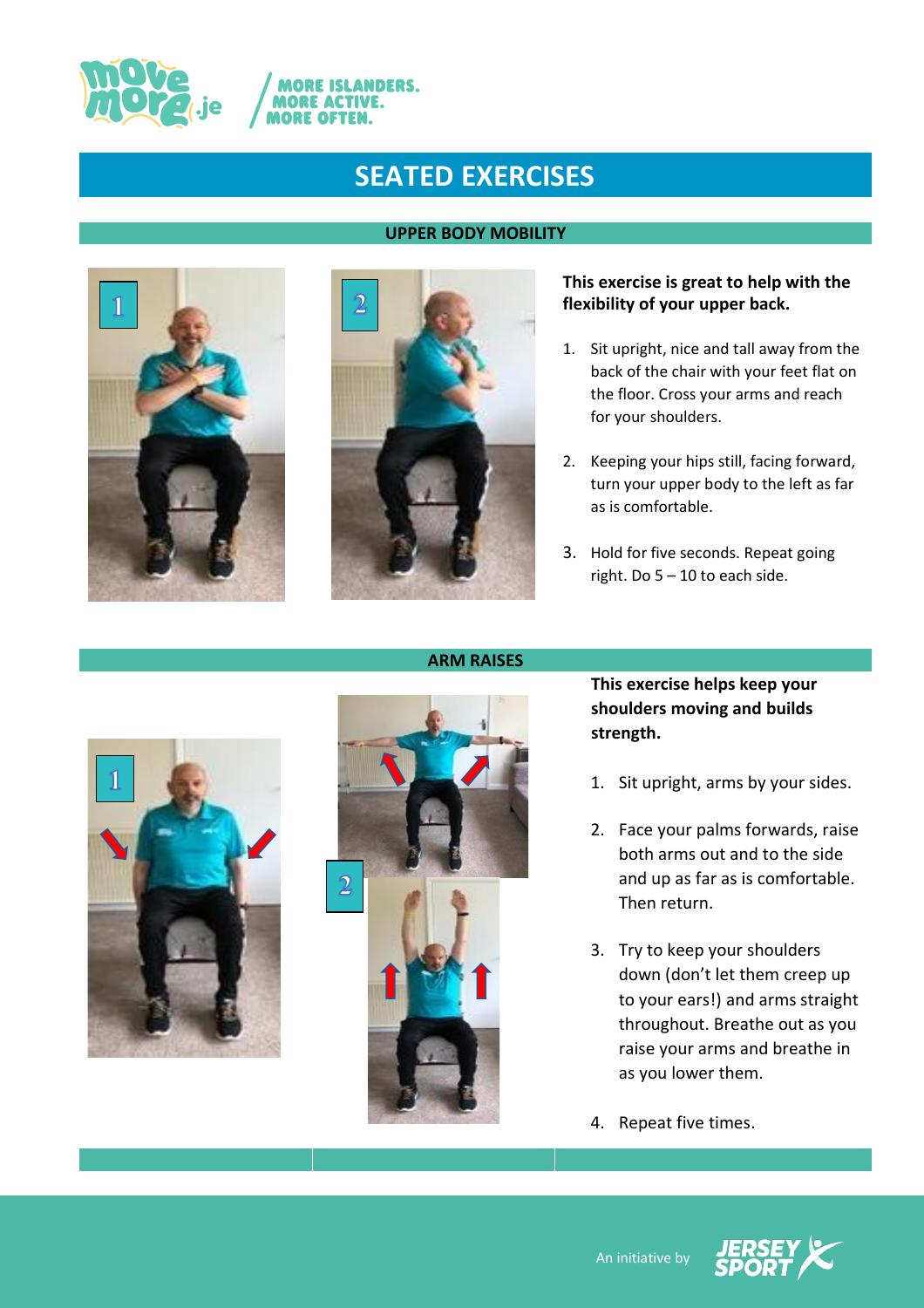

**ANDERS.** 

**MORE ACTIVE. MORE OFT** 

# **ROLL**



# **A lot of stress is held in our necks - This stretch is good for getting your neck moving and improving flexibility.**

- 1. Sit upright, in a relaxed position with your shoulders down. Look straight ahead.
- 2. Slowly turn your head towards your right shoulder as far as is comfortable. Hold for five seconds and return to starting position.
- 3. Repeat going left.
- 4. Do three rotations on each side. **STOP if you feel any dizziness.**



# **Another great stretch for loosening tight neck muscles.**

- 1. Sit upright, in a relaxed position hold your left shoulder down with your right hand. Look straight ahead.
- 2. Slowly tilt your head to the right while holding your shoulder down. Repeat on the opposite side.
- 3. Hold each stretch for five seconds and repeat three times on each side.







An initiative by